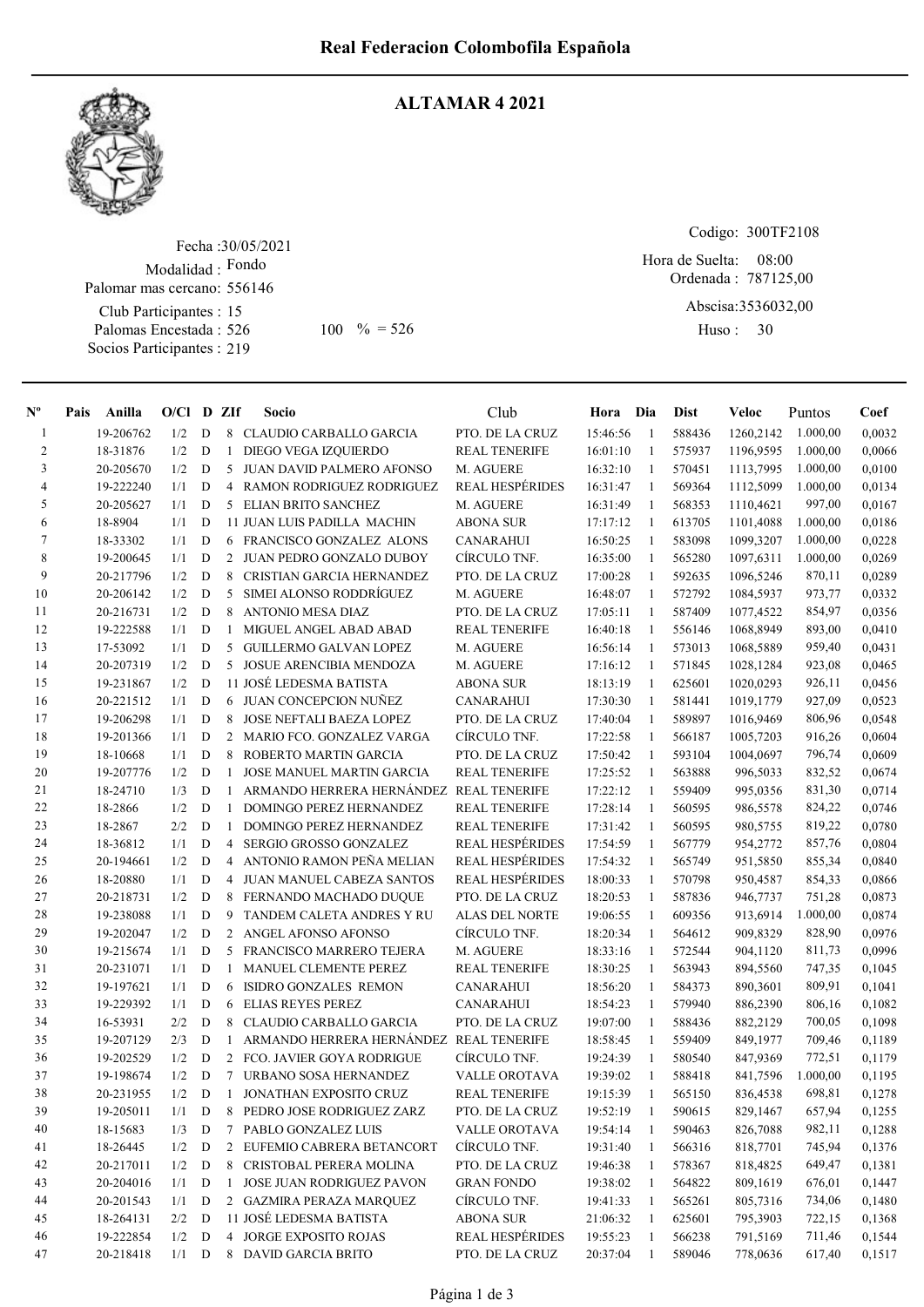## ALTAMAR 4 2021 300TF2108 30/05/2021

| $\mathbf{N}^{\mathbf{o}}$ | Pais<br>Anilla         | $O/Cl$ D ZIf |                            |                | Socio                                                     | Club                                       | Hora Dia             |                                  | <b>Dist</b>      | Veloc                | Puntos           | Coef             |
|---------------------------|------------------------|--------------|----------------------------|----------------|-----------------------------------------------------------|--------------------------------------------|----------------------|----------------------------------|------------------|----------------------|------------------|------------------|
| 48                        | 19-228550              | 1/1          | D                          |                | 6 JUAN JOSE EVORA CRUZ                                    | <b>CANARAHUI</b>                           | 20:45:03             | -1                               | 585886           | 765,8140             | 696,62           | 0,1558           |
| 49                        | 20-218785              | 2/2          | D                          | 8              | CRISTOBAL PERERA MOLINA                                   | PTO. DE LA CRUZ                            | 20:37:08             | 1                                | 578367           | 763,8906             | 606,15           | 0,1611           |
| 50                        | 20-204614              | 1/1          | D                          | 3              | <b>JOSÉ JUAN FUENTES PÉREZ</b>                            | <b>GRAN FONDO</b>                          | 20:23:51             | 1                                | 565061           | 759,6437             | 1.000,00         | 0,1682           |
| 51                        | 17-58307               | 1/2          | D                          | $\mathbf{1}$   | OSCAR QUESADA LÓPEZ                                       | <b>REAL TENERIFE</b>                       | 20:28:08             | 1                                | 563984           | 753,8549             | 629,80           | 0,1719           |
| 52                        | 20-219352              | 1/1          | D                          | 6              | VICTOR DOMINGO GUTIERREZ                                  | <b>CANARAHUI</b>                           | 20:28:55             | $\mathbf{1}$                     | 560627           | 748,5840             | 680,95           | 0,1763           |
| 53                        | 19-237546              | 1/1          | D                          | 8              | DANIEL CABRERA GONZALEZ                                   | ALAS DEL NORTE                             | 21:32:00             | 1                                | 589955           | 730,1423             | 576,52           | 0,1708           |
| 54                        | 18-25162               | 1/1          | D                          | 2              | NAIRA PADILLA DELGADO                                     | CÍRCULO TNF.                               | 21:02:59             | -1                               | 569335           | 727,1355             | 662,45           | 0,1803           |
| 55                        | 19-226668              | 1/1          | D                          | $\overline{4}$ | FERNANDO PEÑA MELIAN                                      | CÍRCULO TNF.                               | 21:49:04             | $\mathbf{1}$                     | 565763           | 700,2017             | 613,39           | 0,1848           |
| 56                        | 18-14295               | 1/1          | D                          | 9              | SANTIAGO HERNANDEZ HERNAN                                 | <b>INSP. DAUTE</b>                         | 08:20:27             | $\overline{2}$                   | 613853           | 458,6298             | 737,91           | 0,1734           |
| 57                        | 18-9183                | 2/2          | D                          | 8              | <b>ANTONIO MESA DIAZ</b>                                  | PTO. DE LA CRUZ                            | 07:45:50             | 2                                | 587409           | 450,5246             | 532,20           | 0,1845           |
| 58                        | 20-217787              | 2/2          | D                          | 8              | CRISTIAN GARCIA HERNANDEZ                                 | PTO. DE LA CRUZ                            | 08:07:14             | $\overline{c}$                   | 592635           | 447,1929             | 524,12           | 0,1861           |
| 59                        | 19-246744              | 1/2          | $\mathbf D$                |                | 3 IGNACIO MANUEL PÉREZ AFON                               | <b>GRAN FONDO</b>                          | 07:19:47             | 2                                | 565201           | 442,3293             | 875,55           | 0,1985           |
| 60                        | 19-213194              | 1/2          | D                          |                | <b>12 GUSTAVO RODRIGUEZ HERRERA</b>                       | <b>ADEXE</b>                               | 09:50:17             | $\overline{2}$                   | 627948           | 439,6523             | 1.000,00         | 0,1817           |
| 61                        | 20-217385              | 1/2          | D                          | 8              | JAVIER PALOMARES GONZALEZ                                 | PTO. DE LA CRUZ                            | 08:23:32             | $\overline{2}$                   | 588547           | 438,7122             | 511,22           | 0,1970           |
| 62                        | 20-218727              | 2/2          | D                          | 8              | FERNANDO MACHADO DUQUE                                    | PTO. DE LA CRUZ                            | 08:25:45             | $\overline{2}$                   | 587836           | 437,4593             | 509,37           | 0,2005           |
| 63                        | 19-234562<br>19-225882 | 1/1<br>1/1   | D<br>D                     | 9<br>4         | DANIEL FRANCIS HERNANDEZ<br>JOSE ANTONIO RODRÍGUEZ GO     | <b>ISLA BAJA</b><br><b>REAL HESPÉRIDES</b> | 09:42:18<br>07:59:01 | $\overline{2}$<br>$\overline{2}$ | 612874<br>568266 | 431,5102             | 675,97           | 0,1954<br>0,2141 |
| 64<br>65                  | 18-12874               | 1/2          | D                          | 9              | <b>JONAS ROSMEN RAMOS HERNAN</b>                          | <b>ISLA BAJA</b>                           | 09:45:11             | $\overline{2}$                   | 613319           | 431,4797<br>430,9487 | 574,56<br>674,50 | 0,2015           |
| 66                        | 20-235449              | 2/2          | D                          | 7              | URBANO SOSA HERNANDEZ                                     | <b>VALLE OROTAVA</b>                       | 08:47:41             | $\overline{2}$                   | 588418           | 430,8598             | 745,48           | 0,2132           |
| 67                        | 19-233955              | 1/1          | D                          | 9              | <b>CLAUDIO MICHAEL GONZALEZ</b>                           | <b>ISLA BAJA</b>                           | 09:47:59             | $\overline{2}$                   | 611202           | 428,6179             | 670,28           | 0,2084           |
| 68                        | 19-198729              | 2/3          | D                          | $\tau$         | PABLO GONZALEZ LUIS                                       | <b>VALLE OROTAVA</b>                       | 09:02:55             | 2                                | 590463           | 427,5877             | 736,12           | 0,2189           |
| 69                        | 18-15624               | 1/1          | D                          | $\tau$         | <b>JUAN JESUS HERNANDEZ RODR</b>                          | <b>VALLE OROTAVA</b>                       | 09:06:41             | $\overline{2}$                   | 591045           | 426,8449             | 733,94           | 0,2219           |
| 70                        | 18-11602               | 1/3          | D                          | 8              | TANDEM CAMARA "CARLOS Y L                                 | PTO. DE LA CRUZ                            | 09:03:26             | $\overline{c}$                   | 588067           | 425,6934             | 489,43           | 0,2263           |
| 71                        | 20-231197              | 1/1          | $\mathbf D$                | 1              | ANTONIO RODRÍGUEZ DELGADO                                 | <b>REAL TENERIFE</b>                       | 08:10:43             | $\overline{c}$                   | 563840           | 424,3493             | 522,98           | 0,2394           |
| 72                        | 19-229684              | 1/1          | D                          | 6              | ANGELICA MEDINA MARTIN                                    | <b>CANARAHUI</b>                           | 09:06:08             | $\overline{2}$                   | 584305           | 422,1450             | 555,90           | 0,2343           |
| 73                        | 19-283711              | 1/1          | D                          |                | 4 MATEO FERNANDEZ GONZALEZ                                | <b>REAL HESPÉRIDES</b>                     | 08:47:30             | $\overline{2}$                   | 567840           | 415,8477             | 544,44           | 0,2444           |
| 74                        | 19-224189              | 1/1          | D                          | 4              | JUAN JOSE DEL CASTILLO DE                                 | <b>REAL HESPÉRIDES</b>                     | 09:09:07             | $\overline{2}$                   | 573615           | 413,5305             | 537,58           | 0,2453           |
| 75                        | 19-208377              | 1/1          | D                          | $\mathbf{1}$   | <b>ANDRA'S BALAZS</b>                                     | <b>REAL TENERIFE</b>                       | 09:07:10             | $\overline{2}$                   | 571977           | 412,9301             | 499,24           | 0,2493           |
| 76                        | 18-10945               | 1/1          | D                          | 8              | RICARDO PALOMARES HERNAND                                 | PTO. DE LA CRUZ                            | 09:45:22             | 2                                | 585767           | 411,5363             | 466,97           | 0,2467           |
| 77                        | 17-71798               | 2/2          | D                          | 9              | JONAS ROSMEN RAMOS HERNAN                                 | <b>ISLA BAJA</b>                           | 10:56:38             | $\overline{2}$                   | 613319           | 410,3475             | 629,32           | 0,2387           |
| 78                        | 17-38682               | 1/1          | D                          | $\mathbf{3}$   | <b>TANDEM ARMAS</b>                                       | <b>GRAN FONDO</b>                          | 08:58:58             | $\overline{2}$                   | 564839           | 410,2053             | 783,54           | 0,2625           |
| 79                        | 19-230609              | 1/1          | D                          |                | <b>12 JUAN MORA MEDINA</b>                                | <b>ADEXE</b>                               | 11:17:04             | 2                                | 619715           | 409,0348             | 908,10           | 0,2424           |
| 80                        | 19-196326              | 1/2          | D                          |                | 3 VICTOR DARIO GÓMEZ BAUTE                                | <b>GRAN FONDO</b>                          | 09:16:06             | $\overline{2}$                   | 567738           | 407,2434             | 773,59           | 0,2679           |
| 81                        | 20-206455              | 1/2          | D                          | 5              | LAURA ACOSTA JORGE                                        | M. AGUERE                                  | 09:23:06             | 2                                | 568583           | 405,8119             | 524,60           | 0,2708           |
| 82                        | 20-200396              | 1/1          | D                          | $\overline{2}$ | CARLOS DE FUENTES BARRERA                                 | CÍRCULO TNF.                               | 09:26:24             | $\overline{c}$                   | 567834           | 404,3250             | 529,83           | 0,2745           |
| 83                        | 18-2279                | 3/3          | $\mathbf D$                | $\mathbf{1}$   | ARMANDO HERRERA HERNÁNDEZ                                 | <b>REAL TENERIFE</b>                       | 09:09:31             | $\overline{2}$                   | 559409           | 403,1728             | 487,07           | 0,2821           |
| 84                        | 20-206260              | 1/1          | D                          |                | 5 JUAN RAMON PEREZ LUIS                                   | M. AGUERE                                  | 09:41:47             | $\overline{2}$                   | 568544           | 400,4442             | 514,68           | 0,2809           |
| 85                        | 19-234070              | 1/1          | D                          |                | 9 MOISES HERNANDEZ HERNAND                                | ISLA BAJA                                  | 11:42:02             | 2                                | 613762           | 398,5381             | 604,06           | 0,2633           |
| 86                        | 19-208499              | $1/1$ D      |                            |                | JOSÉ MARTÍN HERNÁNDEZ                                     | <b>REAL TENERIFE</b>                       | 09:37:34             | $\overline{2}$                   | 563897           | 398,3543             | 477,03           | 0,2899           |
| 87                        | 19-203366              | 2/2          | D                          | $\overline{2}$ | FCO. JAVIER GOYA RODRIGUE                                 | CÍRCULO TNF.                               | 10:21:56             | $\overline{2}$                   | 580540           | 397,6483             | 512,53           | 0,2849           |
| $\bf 88$                  | 16-53274               | 1/2          | D                          | 8              | JAVIER PEREZ PEREZ                                        | PTO. DE LA CRUZ                            | 10:44:25             | $\overline{2}$                   | 589238           | 397,4847             | 443,43           | 0,2839           |
| 89                        | 17-58290               | 2/2          | $\mathbf D$                | $\mathbf{1}$   | OSCAR QUESADA LÓPEZ                                       | <b>REAL TENERIFE</b>                       | 09:46:09             | $\overline{2}$                   | 563984           | 396,0145             | 473,00           | 0,3000           |
| 90                        | 19-197286              | 2/2          | $\mathbf D$                | 3              | IGNACIO MANUEL PÉREZ AFON                                 | <b>GRAN FONDO</b>                          | 09:51:24             | $\overline{2}$                   | 565201           | 395,4114             | 742,99           | 0,3027           |
| 91                        | 19-223014              | 1/1          | D                          | $\overline{4}$ | <b>MIGUEL MEDINA LEON</b>                                 | <b>REAL HESPÉRIDES</b>                     | 10:03:07             | $\overline{2}$                   | 567882           | 394,0569             | 503,84           | 0,3046           |
| 92                        | 18-35624               | 2/2          | D                          | $\overline{4}$ | JORGE EXPOSITO ROJAS                                      | <b>REAL HESPÉRIDES</b>                     | 09:59:50             | $\overline{2}$                   | 566238           | 393,8134             | 504,01           | 0,3089           |
| 93<br>94                  | 19-207772<br>20-211892 | 2/2<br>1/1   | $\mathbf D$<br>$\mathbf D$ | $\mathbf{1}$   | JOSE MANUEL MARTIN GARCIA<br>12 JESUS DONATO SANTOS GONZA | <b>REAL TENERIFE</b><br><b>ADEXE</b>       | 10:07:47             | 2<br>$\overline{2}$              | 563888<br>624535 | 390,0225             | 462,86           | 0,3135           |
| 95                        | 20-300805              | 1/1          | ${\bf D}$                  |                | 6 JOSE GARCIA DIAZ                                        | <b>CULTURAL CHINEH</b>                     | 12:45:02<br>10:28:30 | $\overline{2}$                   | 570029           | 389,5958<br>388,7003 | 846,65<br>499,30 | 0,2861<br>0,3168 |
| 96                        | 19-215725              | 2/2          | ${\bf D}$                  |                | 5 LAURA ACOSTA JORGE                                      | M. AGUERE                                  | 10:29:29             | $\overline{2}$                   | 568583           | 387,4545             | 491,09           | 0,3210           |
| 97                        | 19-215470              | 1/1          | D                          |                | 5 JOSÉ ARTURO CAIRÓS HERNÁN                               | M. AGUERE                                  | 10:27:55             | $\overline{2}$                   | 566793           | 386,6475             | 490,29           | 0,3254           |
| 98                        | 18-38643               | 1/1          | D                          |                | 4 DOMINGO MARICHAL AGUILAR                                | <b>REAL HESPÉRIDES</b>                     | 10:24:34             | $\overline{2}$                   | 565129           | 386,3954             | 491,00           | 0,3297           |
| 99                        | 18-4029                | 2/2          | D                          |                | 1 DIEGO VEGA IZQUIERDO                                    | <b>REAL TENERIFE</b>                       | 11:00:42             | $\overline{2}$                   | 575937           | 384,2911             | 449,39           | 0,3268           |
| 100                       | 20-213198              | 2/2          | D                          |                | 12 GUSTAVO RODRIGUEZ HERRERA                              | <b>ADEXE</b>                               | 13:20:39             | $\overline{2}$                   | 627948           | 383,2106             | 826,23           | 0,3028           |
| 101                       | 18-15681               | 3/3          | D                          | $\tau$         | PABLO GONZALEZ LUIS                                       | VALLE OROTAVA                              | 11:49:37             | $\overline{2}$                   | 590463           | 381,5305             | 626,52           | 0,3252           |
| 102                       | 18-42105               | 1/2          | D                          | 8              | ZAIDA HERNANDEZ GONZALEZ                                  | ALAS DEL NORTE                             | 12:01:40             | $\overline{2}$                   | 591454           | 379,2182             | 414,72           | 0,3279           |
| 103                       | 20-203166              | 1/1          | D                          | 3              | TANDEM BRYAN MONTIEL                                      | <b>GRAN FONDO</b>                          | 10:56:03             | 2                                | 565024           | 378,1828             | 697,71           | 0,3466           |
| 104                       | 19-202472              | 2/2          | D                          |                | 2 EUFEMIO CABRERA BETANCORT                               | CÍRCULO TNF.                               | 11:07:58             | $\overline{2}$                   | 566316           | 376,0482             | 478,62           | 0,3491           |
| 105                       | 19-224170              | 1/1          | D                          | 4              | JOSE JAVIER MENDOZA PEÑA                                  | <b>REAL HESPÉRIDES</b>                     | 11:10:29             | $\overline{2}$                   | 566007           | 375,2159             | 470,86           | 0,3527           |
| 106                       | 20-231951              | 2/2          | D                          | $\mathbf{1}$   | JONATHAN EXPOSITO CRUZ                                    | <b>REAL TENERIFE</b>                       | 11:14:38             | $\overline{2}$                   | 565150           | 373,6200             | 435,31           | 0,3566           |
| 107                       | 18-15510               | 1/1          | $\mathbf D$                | 7              | JULIAN TRUJILLO BAEZ                                      | VALLE OROTAVA                              | 12:24:55             | $\overline{2}$                   | 589976           | 372,7145             | 606,87           | 0,3448           |
| 108                       | 20-248593              | 1/1          | $\mathbf D$                | 8              | JUAN CARLOS HERNANDEZ CAS                                 | ALAS DEL NORTE                             | 12:26:23             | 2                                | 589955           | 372,3562             | 404,83           | 0,3480           |
| 109                       | 19-209365              | 1/2          | D                          | $\mathbf{1}$   | ASENCIO DELGADO NUÑEZ                                     | <b>REAL TENERIFE</b>                       | 11:24:21             | $\overline{2}$                   | 566842           | 372,3467             | 432,73           | 0,3656           |
| 110                       | 19-216905              | $2/2$ D      |                            |                | 5 JUAN DAVID PALMERO AFONSO                               | M. AGUERE                                  | 11:45:59             | 2                                | 570451           | 369,4671             | 458,93           | 0,3666           |
| 111                       | 19-235520              | 1/1          | D                          | 9              | FCO. ENRIQUE MARTIN ACEV                                  | <b>ISLA BAJA</b>                           | 14:00:06             | 2                                | 613158           | 365,3882             | 536,81           | 0,3442           |
| 112                       | 19-226406              | 2/2          | D                          | 5              | SIMEI ALONSO RODDRÍGUEZ                                   | M. AGUERE                                  | 12:34:39             | $\overline{2}$                   | 572792           | 359,6471             | 441,56           | 0,3717           |
| 113                       | 19-232587              | 2/2          | D                          | 8              | ZAIDA HERNANDEZ GONZALEZ                                  | ALAS DEL NORTE                             | 13:51:26             | $\overline{2}$                   | 591454           | 354,2843             | 378,05           | 0,3632           |
| 114                       | 15-96934               | $2/2$ D      |                            |                | 3 VICTOR DARIO GÓMEZ BAUTE                                | <b>GRAN FONDO</b>                          | 12:44:34             | 2                                | 567738           | 354,2679             | 636,29           | 0,3817           |